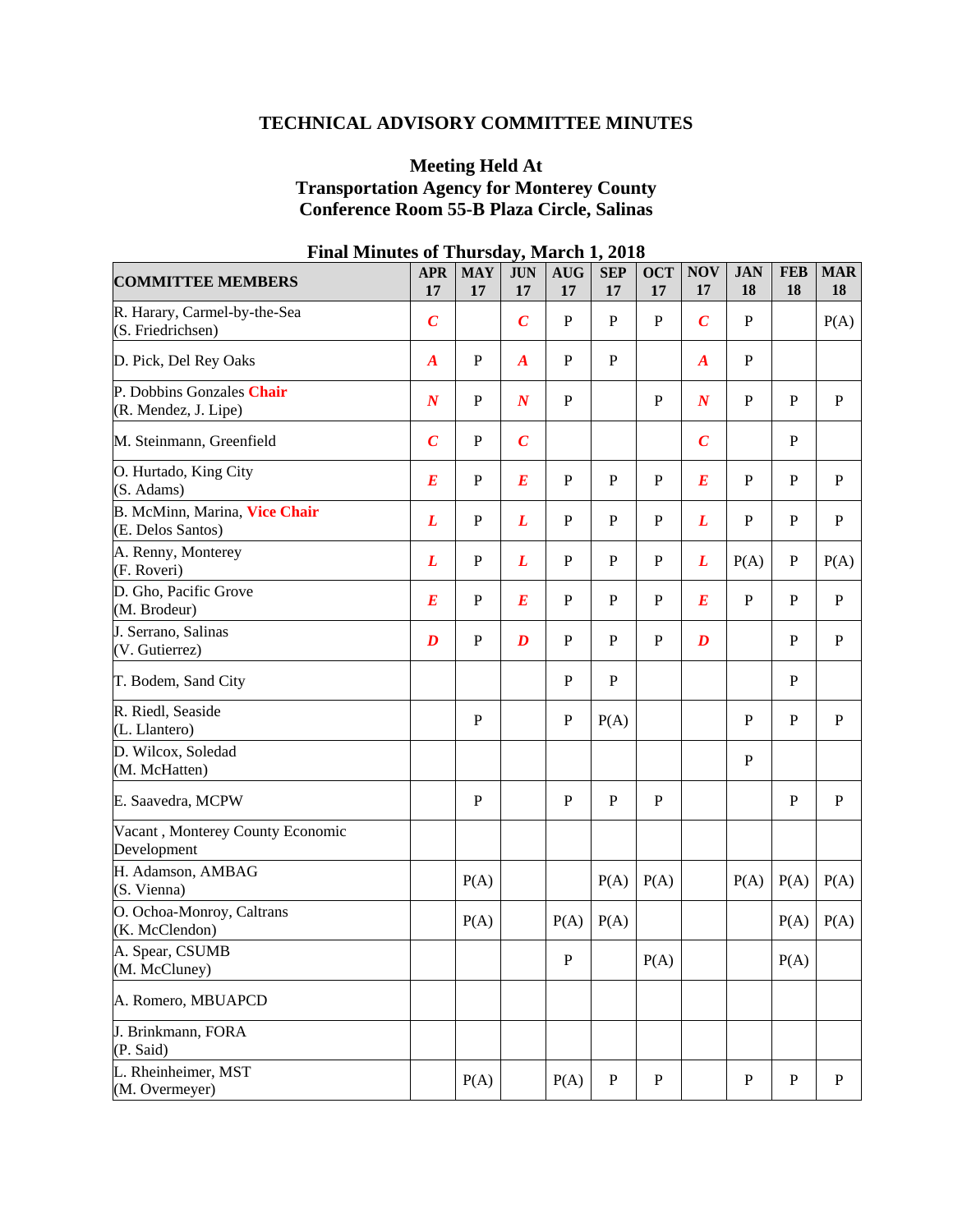| <b>STAFF</b>                                | <b>APR</b> | <b>MAY</b> | <b>JUN</b> | AUG | <b>SEP</b> |    | <b>OCT</b> NOV | <b>JAN</b> | <b>FEB</b> | <b>MAR</b> |
|---------------------------------------------|------------|------------|------------|-----|------------|----|----------------|------------|------------|------------|
|                                             | 17         | 17         | 17         | 17  | 17         | 17 |                | 18         | 18         | 18         |
| D. Hale, Exec. Director                     |            |            |            |     |            |    |                |            |            |            |
| T. Muck, Dep. Exec. Director                |            | P          |            | P   | P          | P  |                | P          |            |            |
| H. Myers, Sr. Transp. Planning Engineer     |            | P          |            | P   |            | P  |                | D          | P          | D          |
| M. Zeller, Principal Transp. Planner        |            |            |            | P   | P          | P  |                | P          | P          | P          |
| C. Watson, Principal Transp. Planner        |            |            |            |     |            |    |                | P          |            |            |
| V. Murillo, Asst. Transp. Planner           |            |            |            |     | P          |    |                |            |            | P          |
| Theresa Wright, Public Outreach Coordinator |            |            |            | P   | P          | P  |                |            |            |            |
| G. Leonard, Transportation Planner          |            | p          |            | P   |            |    |                | P          |            |            |
| Rich Deal, Principal Engineer               |            |            |            |     |            |    |                |            | P          | D          |

Garin Schneider, Caltrans District 5 Lisa Bayer, ALTA Planning Gus Alfaro, Caltrans District 5

## **1. ROLL CALL**

Chair Enrique Saavedra, County of Monterey, called the meeting to order at 9:33 am. Introductions were made and a quorum was established.

## **1.1 ADDITIONS OR CORRECTIONS TO AGENDA**

None.

### **2. PUBLIC COMMENTS**

None.

# **3. BEGINNING OF CONSENT AGENDA**

#### *Motion to approve the Consent Agenda*

**M/S/C** McMinn / Riedl / unanimous

**3.1 APPROVE** the minutes of the Technical Advisory Committee meeting of February 1, 2018.

#### **END OF CONSENT AGENDA**

### **4. SALINAS VALLEY EXPRESS TRANSIT CORRIDOR STUDY**

The Committee received a presentation from Lisa Rheinheimer, Monterey-Salinas Transit, on the Salinas Valley Express Transit Corridor Study.

Ms. Rheinheimer presented that approximately 67,000 people live in the rural South County incorporated cities and unincorporated communities. The same area is expected to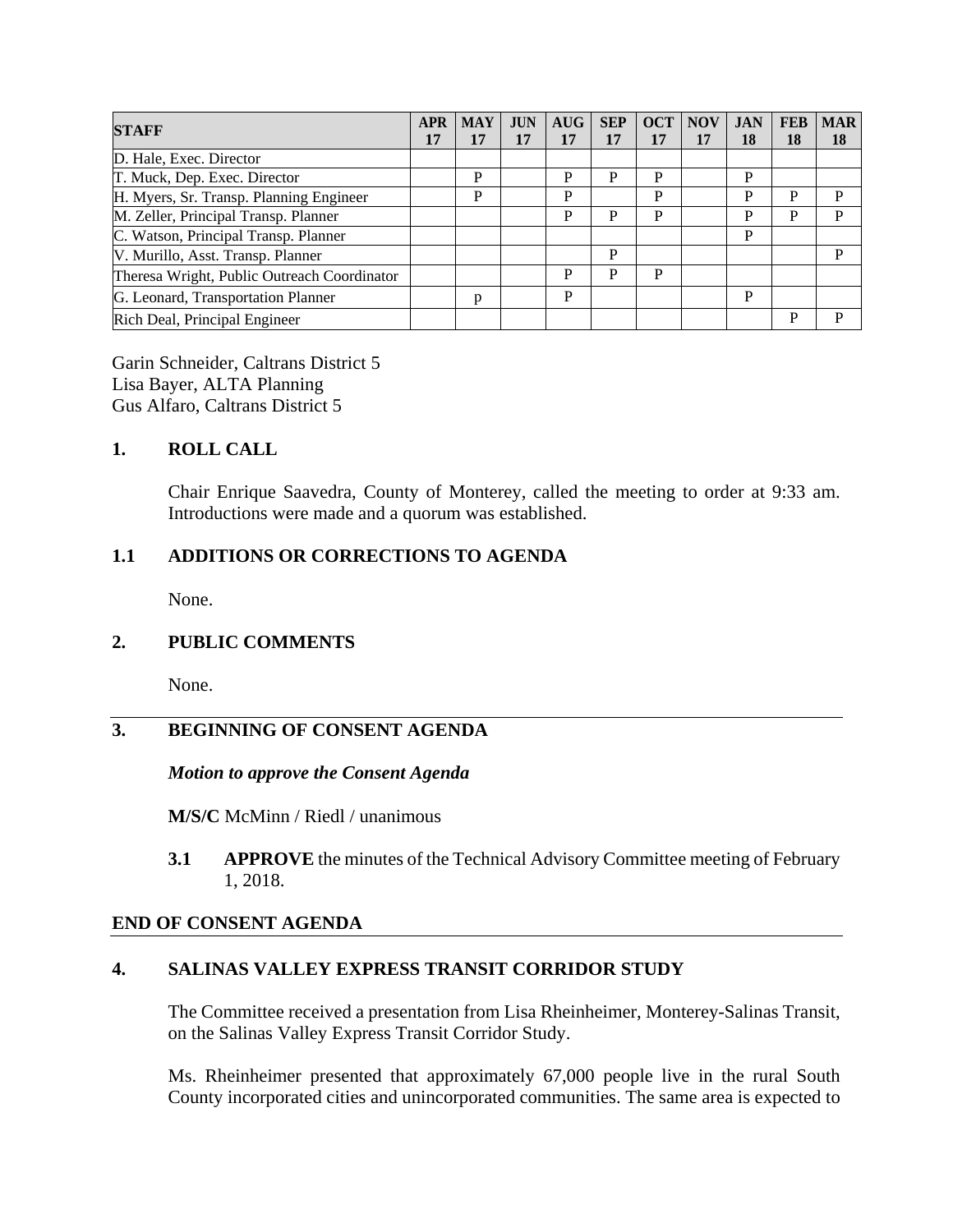see the population increase by over 45% by 2035 (2035 Metropolitan Transportation Plan/Sustainable Communities Strategy, AMBAG 2014). Existing transportation infrastructure is limited and needs to be improved to keep pace with growth in the area.

MST's Line 23 is the primary transit bus service connecting rural communities in southern Monterey County to Salinas where passengers can transfer to buses with connections to other parts of the region. Line 23 supports nearly 200,000 passenger boardings annually. The 69-mile route has over 75 bus stops, and it can take over 2.5 hours to travel from one end to the other. A more direct route with limited stops is needed to provide rural South County residents with a more efficient way to access employment, education, and medical appointments in the more urbanized areas of the county.

MST's Salinas Valley Express Transit Corridor Study will analyze this corridor to identify key locations for technology and infrastructure improvements that will facilitate a muchneeded express bus service along the Salinas Valley. This study is needed to outline a path to improve transit service in a way that is equitable and will meet the transportation needs of the growing population. MST staff will present an overview and scope of the study.

Kelly McClendon, Caltrans District 5, asked is the Air Sage data that will be used in the study will look at all riders or just vehicles. Ms. Rheinheimer responded that it would be all riders.

Octavio Hurtado, King City, asked if Monterey-Salinas Transit will be looking at changing existing transit stops. Yes, they will be looking at strategic placements to improve service.

# **5. MONTEREY COUNTY ACTIVE TRANSPORTATION PROGRAM**

The Committee received a presentation from Virginia Murillo, Transportation Planner, and provided input on the draft Measure X Safe Routes to School Program.

Ms. Murillo presented that the Active Transportation Plan will identify high priority bicycle and pedestrian projects in accordance with the State guidelines. In addition, this effort will also focus on analyzing key gaps in the existing and proposed bicycle and pedestrian networks, identifying opportunity sites for innovative bicycle facility design, and designating areas for enhanced regional and local connectivity.

TAMC staff collected stakeholder and public input from Spring 2016 to Winter 2016. In May 2016, Committee members from the Bicycle and Pedestrian Committee and the Technical Advisory Committee participated in a mapping activity to identify bicycle and pedestrian improvements throughout Monterey County. In August 2016, Committee members provided input on the list of projects identified in the May mapping exercise. From September to December 2016, TAMC staff set up an online mapping public input tool. Members of the public provided feedback on: barriers to bicycling/walking, routes that they currently walk/bike, and routes that they would like to bike/walk if improvements were made. Approximately 300 people submitted 430 comments via the Wikimapping tool. Staff collaborated with the Monterey County Health Department to gather input from their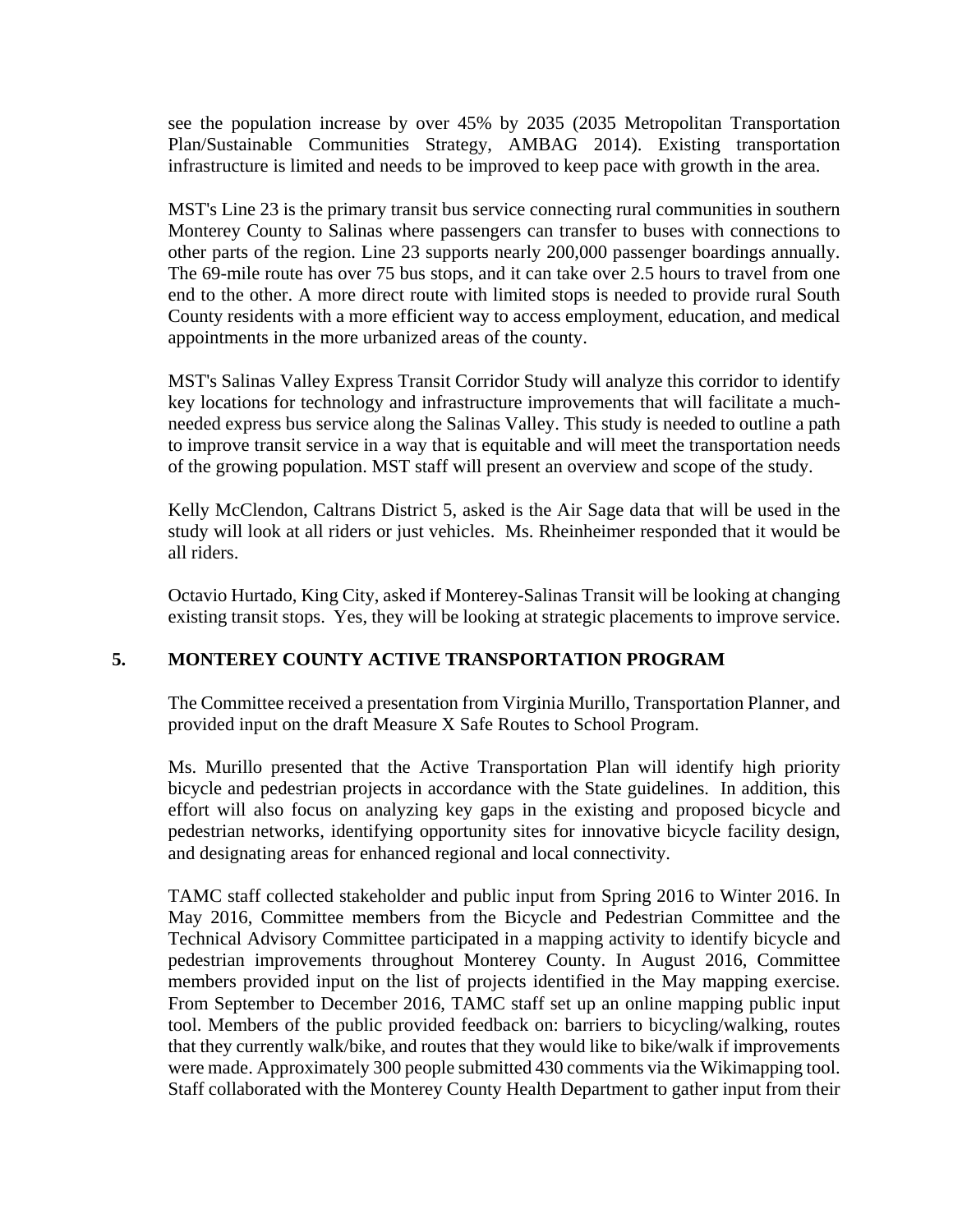Greenfield Leadership and Civic Engagement group. Staff also collaborated with the City of Gonzales to host a South County public workshop for the Plan in December 2016.

Staff has developed draft project list rankings for the proposed active trasnportation plan improvements. An interactive map of the projects as well as draft ranked project lists for the cities of Carmel-by-the-Sea, Del Rey Oaks, Gonzales, Greenfield, King City, Marina, Monterey, Pacific Grove, Salinas, Sand City and Soledad are posted on the Active Transportation Plan website.

Staff requests Committee input on these draft ranked lists, and the proposed high-priority projects. The purpose of the ranking exercise is to identify high-priority projects. TAMC recently contracted with Alta Planning + Design to develop conceptual designs for up to 15 high-priority projects throughout the County. Alta Planning + Design will also develop cost estimates for these projects, and for the remaining projects in the Plan.

Brian McMinn, City of Marina, asked when staff would like comments. Staff responded that comments are due by March 23rd.

Lisa Rheinheimer, MST, asked where does connection to transit fit in to the study. Staff responded that it is covered in the connectivity section.

Rick Riedl, City of Seaside, asked if the Active Transportation Program application will define these criteria better. Staff responded that yes, the idea is that this will give you the information that you need to put together an application.

### **6. CALTRANS UPDATES**

Garin Schneider, Caltrans District 5, presented the Committee with updates on Caltrans' Permit Engineering Evaluation Report (PEER) process; and the State Highway Operation and Protection Program (SHOPP) project list.

Mr. Schneider presented that all projects funded by local agencies or private entities between \$1 million and \$3 million of encroachment within the State highway rights of way and that are not major State-funded projects will comply with the new streamlined PEER procedures. For purposes of this process, a Permit Engineering Evaluation Report may be used as the project approval document for projects that meet these specific criteria.

Lisa Rheinheimer, MST, asked if there is any discussion at the District of making the threshold higher? Mr. Schneider responded that the District acknowledges that there's not a log of project that can be done for under \$3 million, but that is what is in the guidelines.

Enrique Saavedra, County of Monterey, asked if the threshold is the total project cost or just the work in the State right of way? Mr. Schneider responded that it's just the work in the State right of way.